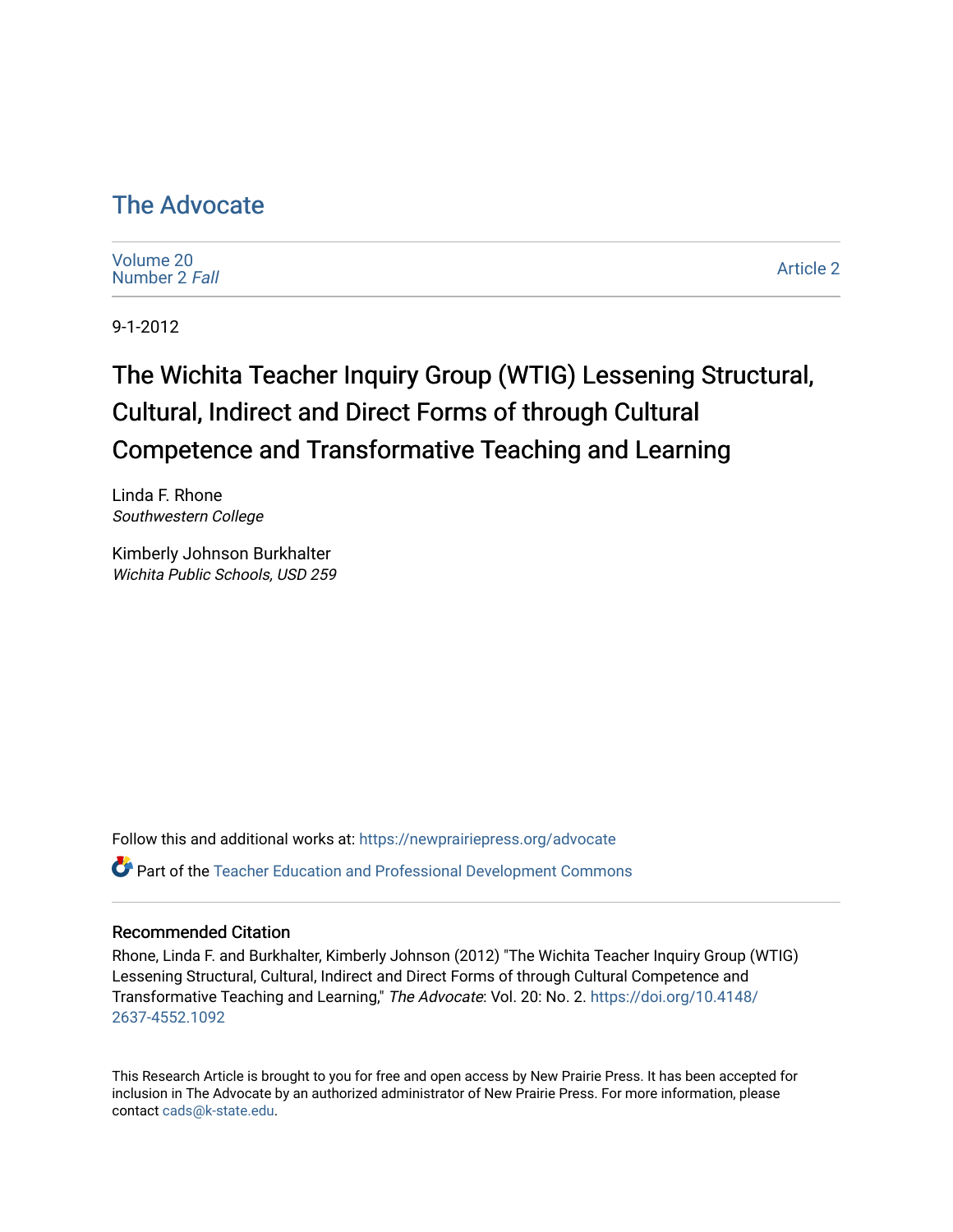## The Wichita Teacher Inquiry Group (WTIG) Lessening Structural, Cultural, Indirect and Direct Forms of through Cultural Competence and Transformative Teaching and Learning

#### **Abstract**

Bullying at school is an international phenomenon, and as a result there is a need for teachers to understand bullying behavior at its roots and beyond direct (hitting, kicking, choking) and indirect (gossiping, cyberbullying, silencing one's voice) forms. If we are really going to lessen bullying at school overtime, we must talk about the unmentionable: Bullying at school is larger than one child pushing, hitting or kicking another. Literature suggests it is quite disappointing that to date there has been no significant impact on bullying at school in the United States (Juvonen, Graham, & Schuster, 2003; Berger, 2007). Literature also suggests there is little to no national conversation about how direct and indirect forms of bullying at school are connected to ideological beliefs, structural practices and cultural competence. This particular study explored the scholarly literature and educational practices of social justice guru, Paulo Freire and their implications for examining ideology, structural practices, cultural competence, and oppression, namely bullying at school. The teacher-participants in this study became known as the Wichita Teacher Inquiry Group. The six 5th grade teachers, diverse in race, gender and experience, were nominated by their principals to be a part of this year-long endeavor. Fifth grade was selected because bullying behavior is most extensive at the middle school level (Archer & Cote, 2005; Eslea & Rees, 2001; Espelage, Meban, & Swearer, 2004; Pellgegrini & Long, 2002). One of the goals of this study was to help 5th grade students learn an appropriate use of power before they transition to middle school. The principals used social justice oriented teaching as the criteria for nominating a teacher. Social justice teachers' teaching practices are designed to pose thought-provoking problems for students to devise understandings for discussion. They address "key social justice issues locally and globally regarding racism, class inequality, gender inequalities, planetary pollution and global warming, war and peace, etc., and seek to integrate such issues as themes into the disciplinary subject matters at hand rather than delivering free-standing lectures on them" (Shor, 2011, p. 1.). The nominated teachers who became the six teacher-participants responded to four surveys, participated in nine cultural circles (focused discussion), and were videotaped while teaching a lesson in their respective classrooms. The teacher-participants came to understand the connection between ideology, structure, culture and oppression in their school contexts as well as how all four can perpetuate direct and indirect bullying behavior. As a result of their experiences with this study, the teacher-participants were convinced that teaching from a social justice orientation, a Freirean perspective in particular, has the potential to lessen structural, cultural, indirect, and direct forms of bullying, because it poses thought-provoking questions and addresses power and inequities as it relates to race, social class, gender and the like. They were also convinced that teaching from a social justice perspective could help them to guard against becoming teacher bullies. This study was expected to allow those teachers who were very effective at teaching from a social justice orientation to share their teaching practices with those who had less experience. In the end, all social justice teachers, veteran and novice were expected to enhance their skills through this work. Future research should consider further investigation on how ideological beliefs, structural practices and cultural competence can perpetuate direct and indirect forms of bullying so that teacher education programs can address this before preservice teachers earn a license to teach.

#### Keywords

Research, Bullying, Ideology, Structural practices at school, Cultural Competence, Critical Multicultural Social Justice Education, Cultural Bullying, Structural Bullying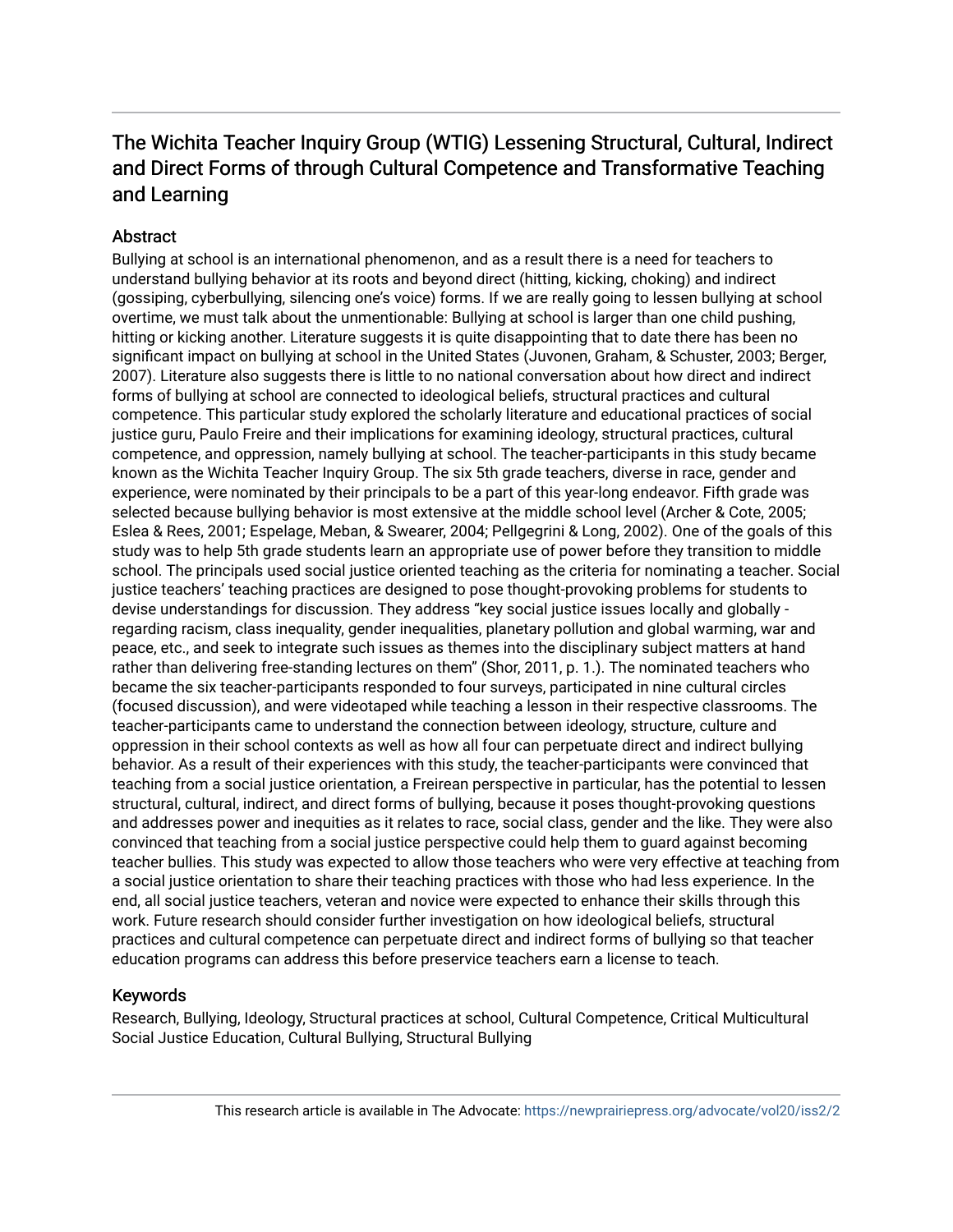### **The Wichita Teacher Inquiry Group (WTIG) Lessening Structural, Cultural, Indirect and Direct forms of through Cultural Competence and Transformative Teaching and Learning**

**Linda F. Rhone, Ed.D. Southwestern College Kimberly Johnson Burkhalter, Ed.D. Wichita Public Schools, USD 259**

#### *Abstract*

*Bullying at school is an international phenomenon, and as a result there is a need for teachers to understand bullying behavior at its roots and beyond direct (hitting, kicking, choking) and indirect (gossiping, cyberbullying, silencing one's voice) forms. If we are really going to lessen bullying at school overtime, we must talk about the unmentionable: Bullying at school is larger than one child pushing, hitting or kicking another. Literature suggests it is quite disappointing that to date there has been no significant impact on bullying at school in the United States (Juvonen, Graham, & Schuster, 2003; Berger, 2007). Literature also suggests there is little to no national conversation about how direct and indirect forms of bullying at school are connected to ideological beliefs, structural practices and cultural competence. This particular study explored the scholarly literature and educational practices of social justice guru, Paulo Freire and their implications for examining ideology, structural practices, cultural competence, and oppression, namely bullying at school. The teacher-participants in this study became known as the Wichita Teacher Inquiry Group. The six 5<sup>th</sup> grade teachers, diverse in race, gender and experience, were nominated by their principals to be a part of this year-long endeavor. Fifth grade was selected because bullying behavior is most extensive at the middle school level (Archer & Cote, 2005; Eslea & Rees, 2001; Espelage, Meban, & Swearer, 2004; Pellgegrini & Long, 2002). One of the goals of this study was to help 5th grade students learn an appropriate use of power before they transition to middle school. The principals used social justice oriented teaching as the criteria for nominating a teacher. Social justice teachers' teaching practices are designed to pose thought-provoking problems for students to devise understandings for discussion. They address "key social justice issues locally and globally--regarding racism, class inequality, gender inequalities, planetary pollution and global warming, war and peace, etc., and seek to integrate such issues as themes into the disciplinary subject matters at hand rather than delivering free-standing lectures on them" (Shor, 2011, p. 1.). The nominated teachers who became the six teacher-participants responded to four surveys, participated in nine cultural circles (focused discussion), and were videotaped while teaching a lesson in their respective classrooms. The teacherparticipants came to understand the connection between ideology, structure, culture and oppression in their school contexts as well as how all four can perpetuate direct and indirect bullying behavior. As a result of their experiences with this study, the teacherparticipants were convinced that teaching from a social justice orientation, a Freirean perspective in particular, has the potential to lessen structural, cultural, indirect, and*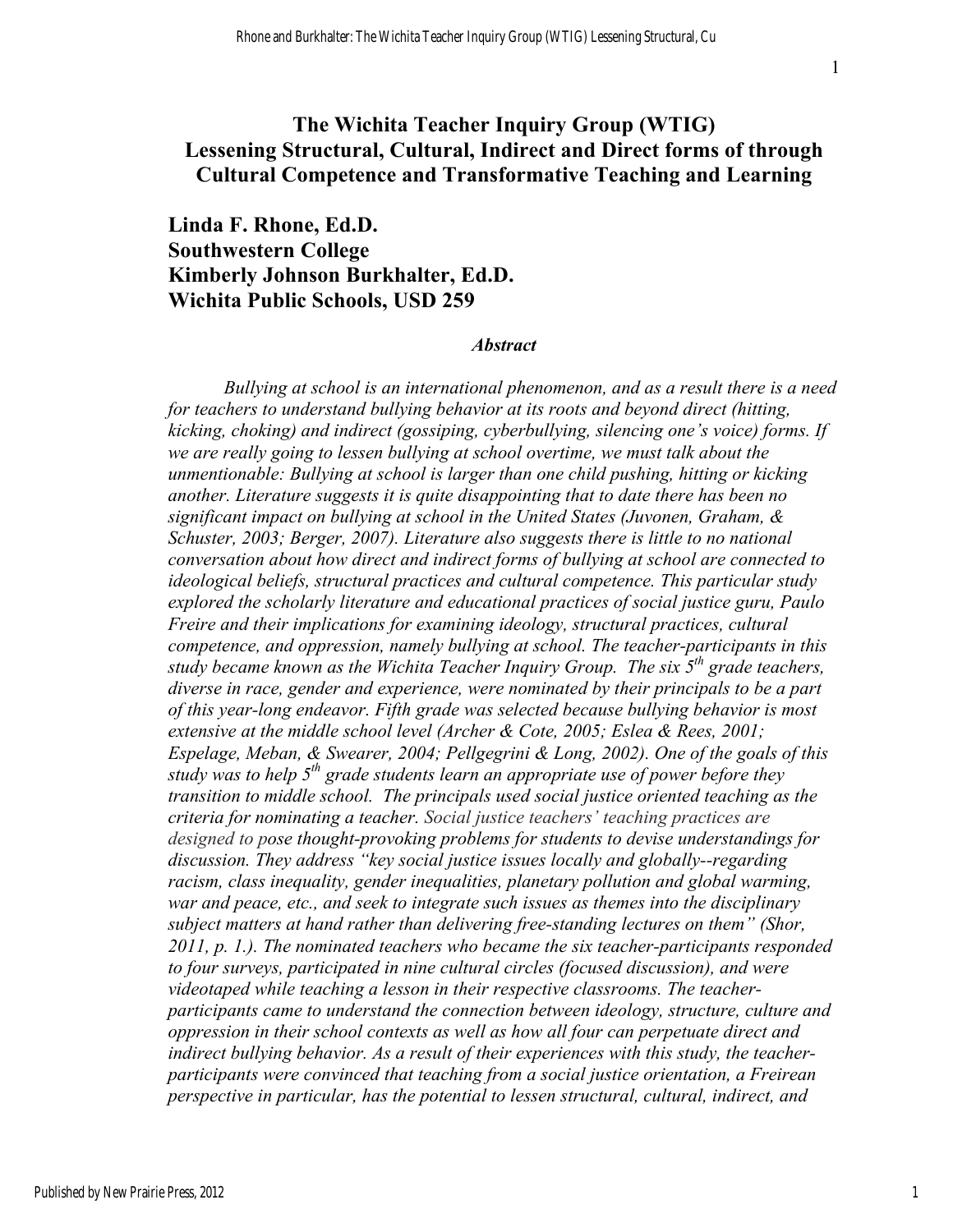*direct forms of bullying, because it poses thought-provoking questions and addresses power and inequities as it relates to race, social class, gender and the like. They were also convinced that teaching from a social justice perspective could help them to guard against becoming teacher bullies. This study was expected to allow those teachers who were very effective at teaching from a social justice orientation to share their teaching practices with those who had less experience. In the end, all social justice teachers, veteran and novice were expected to enhance their skills through this work. Future research should consider further investigation on how ideological beliefs, structural practices and cultural competence can perpetuate direct and indirect forms of bullying so that teacher education programs can address this before preservice teachers earn a license to teach.* 

*Key words: Research, Bullying, Ideology, Structural practices at school, Cultural Competence, Critical Multicultural Social Justice Education, Cultural Bullying, Structural Bullying*

#### *Introduction*

Though there are many anti-bullying efforts in schools around the country, few of them have been scientifically evaluated (Berger, 2007). One of the key factors in whether evaluation takes place is funding. For example, Smith, Ryan, and Cousins (2007) had three hundred ninety-five schools in the United States respond to a survey regarding the evaluation activities of their anti-bullying programs. The results revealed that few of the schools evaluated their anti-bullying programs, and those who did evaluate their programs used low rigor. The schools that evaluated their programs received external funding to do so

which also afforded them the opportunity to offer more anti-bullying programs (Smith, Ryan, & Cousins, 2007).

Bullying, according to Coloroso (2003; 2011), at its core is contempt and violence that is fueled by arrogance. Those who feel they are superior to others, often times, believe they can harm people who they feel are "less than they are," and these perpetrators have no remorse. Coloroso (2003; 2011) explained that anyone can be a target of bullying behavior; however, there are those who are more likely to be bullied than others. Children who are vulnerable to becoming a target of bullying are generally "anxious, lack[ing in] self-confidence, unwilling to fight, shy, reserved, quiet, timid, sensitive, poor, rich...perceived as inferior [due to race or ethnicity], or [are] those whose gender/sexual orientation, or religion is perceived as inferior and deserving of contempt" (Coloroso, 2003, pp. 44-45). Many targets of bullying behavior are selected because their physical, intellectual and behavioral characteristics are devalued (McEvoy, 2005). McEvoy (2005) explained that "if the basis of target selection happens to be a category we recognize as discriminatory, then we also recognize bullying as a hate crime" (p. 3). Bullying can be perpetuated through ideology, structural practice and lack of cultural competence.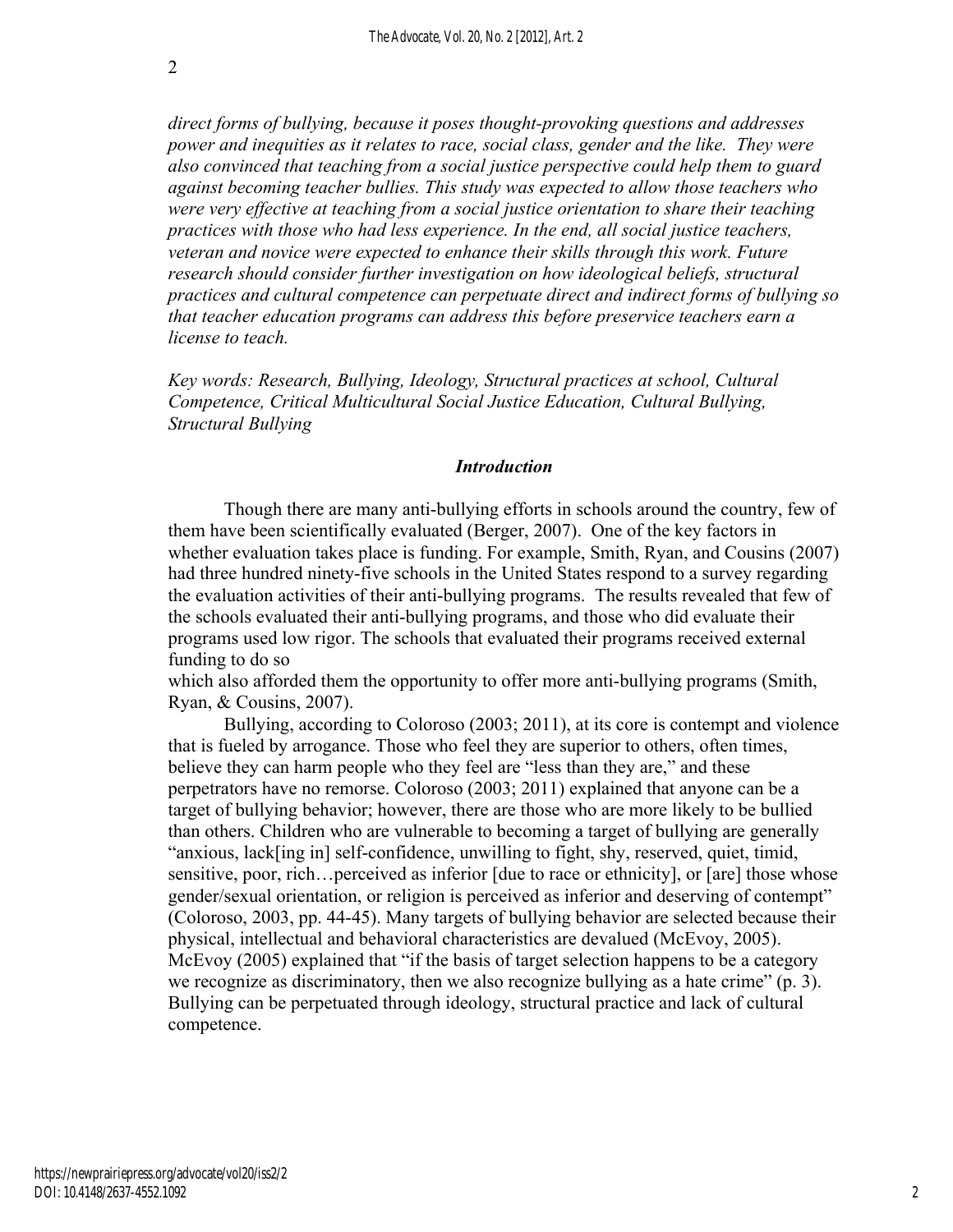Paulo Freire, a Brazilian theorist, educator and practitioner wrote a number of influential books notably *Pedagogy of the Oppressed*. Paulo Freire's observations which included thirty years of teaching around the world informed him that most schools promoted the values of the dominant class, creating a "culture of silence" where underserved individuals were oppressed--deprived the means to think critically about their place in the world (Freire, 1993). Much like American education in the  $21<sup>st</sup>$  century, cultural bias can be found throughout public school curricula and standardized testing, cultural bias is believed to be salient throughout the instructional practices promoted and executed by school teachers and administrators. For example: holding the belief that the dominant or mainstream (presumably European and North American) cultural ways of learning and knowing are superior to ways of learning and knowing that do not reflect such a culture.

 Ideology can be defined as an unquestioned set of beliefs about a group of people. Though ideological beliefs continue to inform structural practices, cultural knowledge, and ultimately teaching practices, scholars and practitioners argue that they do not. Freire and Macedo (2005) explained that many K-12 schools and universities express publicly that they keep all ideological beliefs out of schools and universities. Freire and Macedo (2005) challenged the notion that ideology does not play a key role in the construct of the derisive social categories of race, ethnicity, class, and gender in schools and universities. They argued that the denial that ideology exists in schools and universities is deceptive and hinders individuals from developing the critical skills needed to become full participants of society (Freire and Macedo, 2005). Freire and Macedo (2005) believe that ideological beliefs guide structural practices at school.

Structural bullying is maintained by "Terror." According to Coloroso (2003), terror is structural (systemic) bullying used to intimidate and maintain dominance within systems. Terror flows along ideological gradients. Those with power are likely to bully those who have less whether it is student-to-student or teacher-to-student. Much of the structure of schools is based upon a sense of authority, and has many elements rooted in the ideas of a factory, namely a strict sense of hierarchy (Freire, 1993; Rhone, 2008). Transforming the way that parents and teachers, students and teachers, and students and students interact with each other can change the school culture into a place where parents, students and teachers can learn to think critically, not what to think. This means that teachers would reinvent themselves to become change agents who are open to ideas from those who are, often times, least likely to be listened to, parents and students. Students can be vulnerable to teacher bullying. McEvoy provided an example of what teacher-tostudent bullying looks like:

An abusive teacher may argue that a student who complains is simply trying to excuse his or her "questionable" academic performance. This shifts attention from the teacher's inappropriate conduct to a discussion of "standards" and to the student's motivation for complaining. This also has the minimizing effect of suggesting to others that what is at stake is merely a "personal difference," rather than a systematic abuse of power (McEvoy, 2005, p. 2).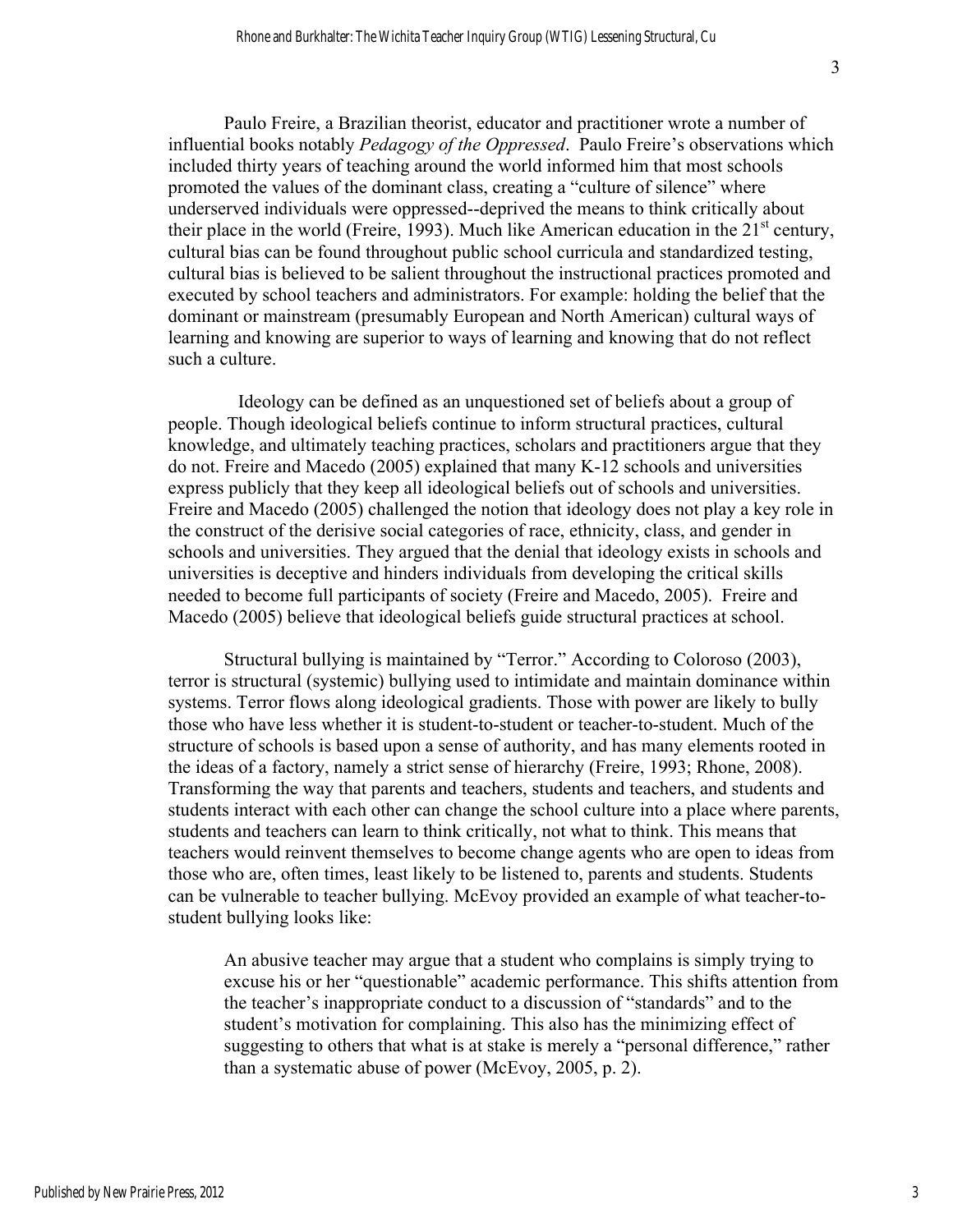Twenlaw and Fonagy (2005) defined a bullying teacher as "one who uses his or her power to punish, manipulate, or disparage a student beyond what would be reasonable disciplinary procedure" (p. 2387). Page (2007) reports that teachers who are unable to correct students who break the rules, disengage from the learning process, show apathy, and who don't show concern for receiving bad marks can resort to classroom control strategies that can change them into the biggest bullies in school. First, these teachers were good students in their own schooling experience and are unable to empathize with students who show little interest in following the rules (Page, 2007). Second, most of these teachers have no experiences or teacher training to help them deal effectively with children who refuse to cooperate (Page, 2007). Third, these teachers have a set and limited knowledge base on how to interpret the underlying causes for why students are unmotivated and why they are hostile or feel marginalized in the school environment (Page, 2007). Further, few but some teachers resort to intentional bullying, intimidation and/or humiliation to force uncooperative students to cooperate. In essence, teachers resort to bullying to gain student control. Though bullying by teachers is generally not direct (hitting, kicking, choking, etc.), it is powerful and very clear to see. It can create a climate that provokes student-to-student indirect and direct forms of bullying.

Cultural bullying is maintained through a lack of cultural competence, sometimes associated with terror (Rhone, 2008 Coloroso, 2011; Campbell, 2010). It is cultural bullying when a teacher or a student of the dominant culture singles out a student because of his or her differences such as skin color, ethnicity, social class, language, and sexual orientation. Cultural bullying is taking place when students of color are expected to abandon their core identities including native language in order to "fit" into dominant ideologies operating in the larger school context. Students from diverse racial, ethnic, and impoverished backgrounds are most often not able to "fit" into what has long been defined as "appropriate behavior" and "high academic performers" at school. Recent data indicates that 90% of teachers in United States classrooms are white, middle class and increasingly female (Cushner, McClelland, & Safford, 2009; King, 2000) while the students they teach continue to get racially, ethically, linguistically, and socioeconomically diverse. Many teachers and students bring discriminatory attitudes to school that have been formed from teachings at home (Campbell, 2010). In most cases, white teachers and students have not been exposed to a critically reflective curriculum to examine and deconstruct long-held, deep-seated values and opinions (Campbell, 2012). Teachers and students from the dominate culture might feel contempt for students who are different from themselves due to cultural ignorance. What makes teacher expectations and the resultant discrimination so difficult to eradicate is that personal beliefs are deepseated, part of our individual and cultural experiences, and therefore difficult to change from the outside---they are also often hidden. Even if they believe it to be true, few people are willing to admit that they consider white students to be smarter than African American, Hispanic, Native American or wealthy students to be more capable than poor students. And one would suspect that even fewer educators are willing to admit that they treat underserved students any differently in the classroom than they do the rest of their students.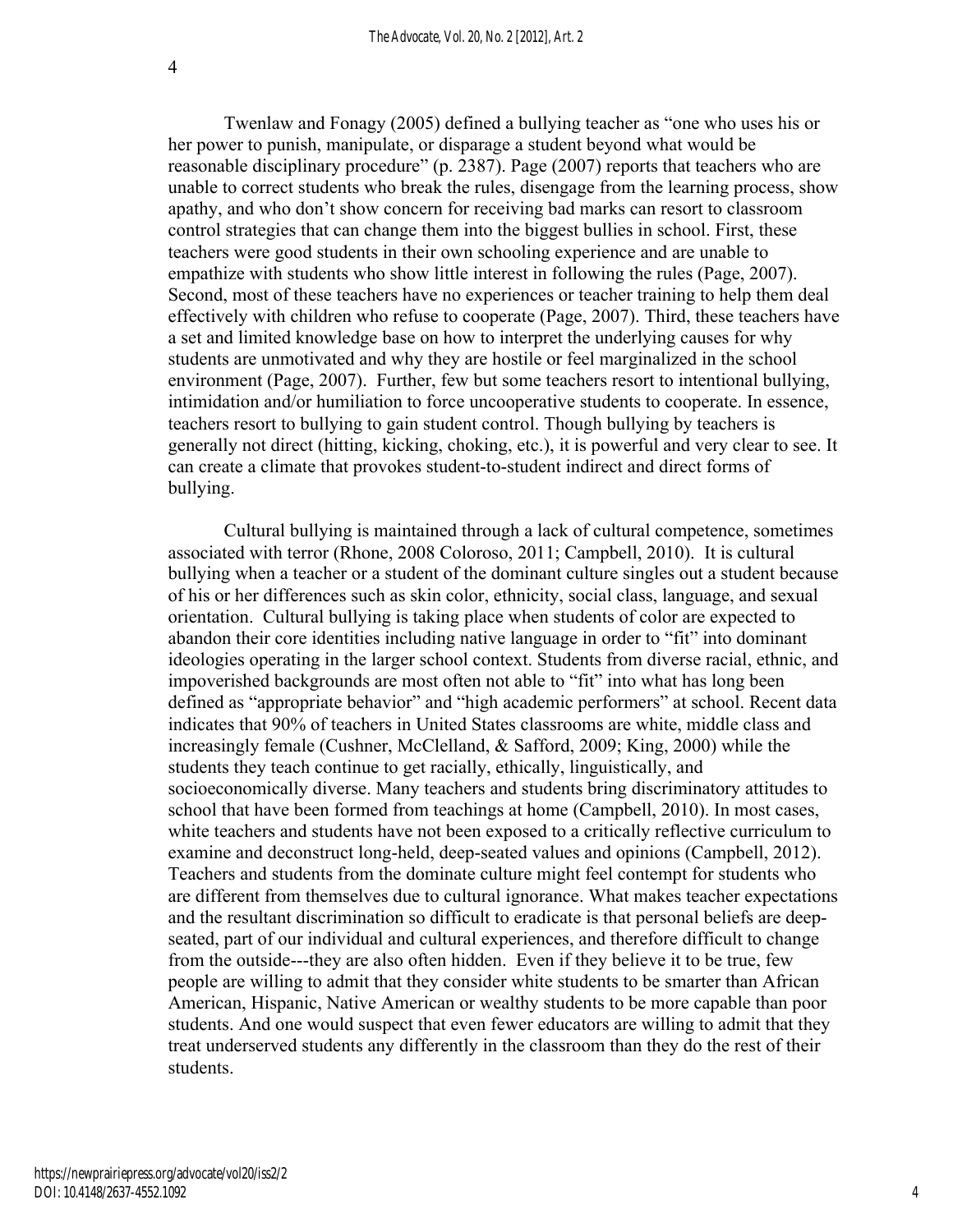In many United States teacher education programs, preservice teachers take one course titled "Diversity or Multicultural Education" that does not examine unequal distribution of power and/or white privilege (Gorski, 2008). In order for teachers to develop a critical lens, it is important to move beyond food, clothing, and music celebrations of diversity to examine "whiteness" and the privilege associated with it in every aspect of society, especially in schools (Gorski, 2008; King, 2000). Today, white teachers still avoid a serious conversation about how school systems apparently privilege whiteness over other cultures. Therefore, systems that marginalize, bully, some students and promote the well being and success of others remain untouched (King, 2000). Critically examining ideological beliefs, structural practices, school cultural climate, and teaching behaviors can help to ensure that all children will be treated with dignity and respect. Even in the face of standard assessments and accountability through testing, it remains vital for teachers to acknowledge diversity and the role of power in diversity.

#### *Methods*

Six principals were asked to nominate one  $5<sup>th</sup>$  grade teacher in their buildings whose teaching behaviors were consistent with a social justice orientation. Fifth grade was selected because bullying behavior is most extensive at the middle school level (Archer & Cote, 2005; Eslea & Rees, 2001; Espelage, Meban, & Swearer, 2004; Pellgegrini & Long, 2002). This study drew on data from six  $5<sup>th</sup>$  grade teachers through four surveys, nine cultural circles, and one videotaped classroom observation. The teachers were diverse by race, gender and experience. Every teacher had approximately 23 students in his or her classroom; therefore, the number of people directly and indirectly impacted by this work was 144.

The teacher-participants used a Freirean lens to examine how oppression, silencing, contempt and exclusion, all characteristics of bullying behavior, could be embedded in ideological beliefs that guide the ranking and sorting regimes of what schools do. For example, most ranking and sorting regimes result in middle class, English speaking and mainly white students being ranked into advanced level classes, while students who are impoverished, minority and who possess limited English skills are overrepresented in special education classrooms.

#### *Findings*

Survey instrument #1 revealed that in general the nominees had a teaching philosophy that represented a social justice orientation, they were different from each other; yet, there were many commonalities. Every nominee identified a social justice teacher as one who uses a very engaged approach to teaching designed to empower students and lessen aggressive behavior, namely bullying. Further, the teacherparticipants reported that cooperative learning, debates, and journal writing, were among the strategies that social justice teachers should use most often. On average, the nominees rated themselves at 7.5, on a scale from 1 to 10, with 10 representing a teacher who uses a social justice orientation in every content area. Generally, the nominees had a strong desire to become more effective social justice educators. The nominees explained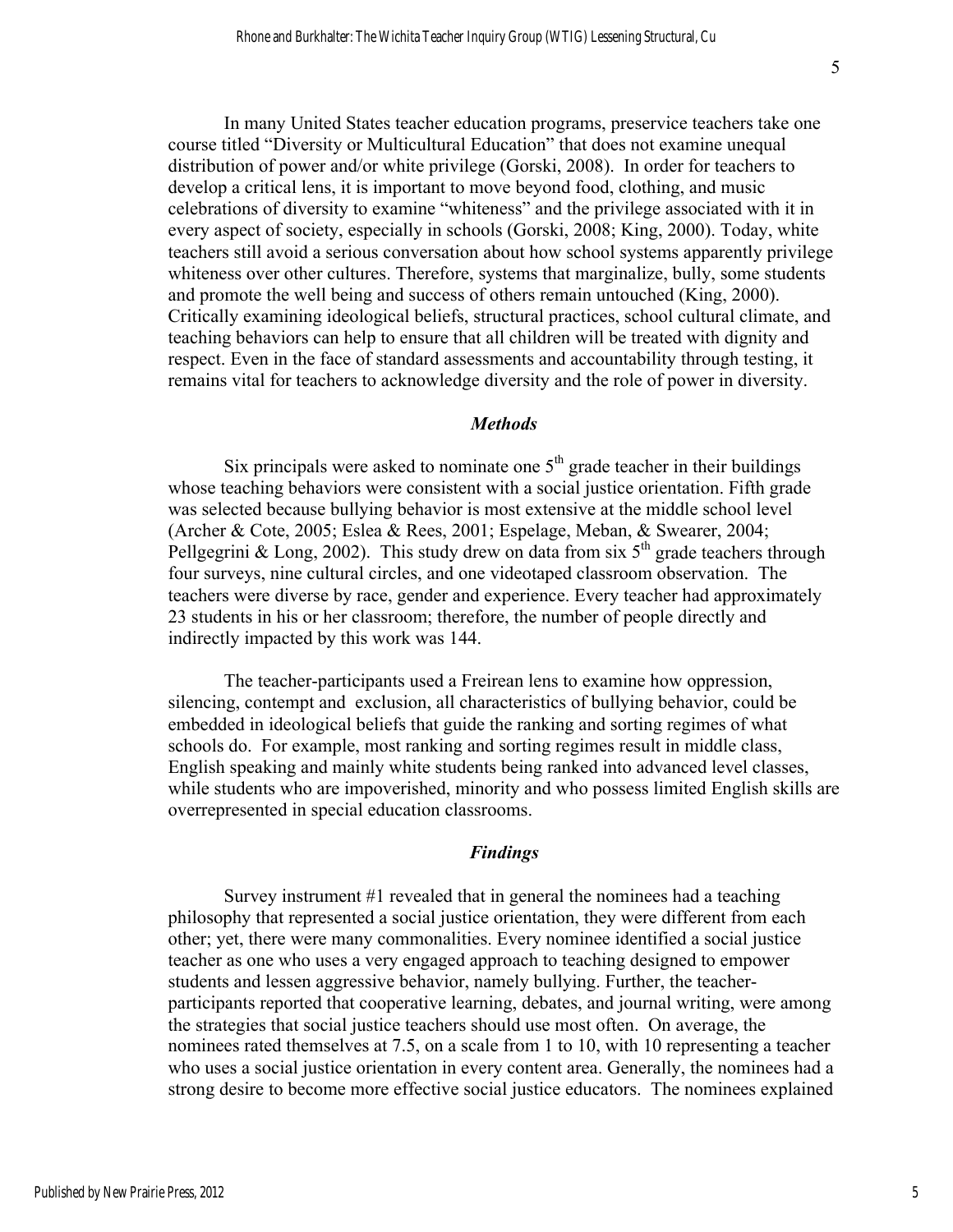6

that they were most familiar with direct bullying (hitting, kicking, choking, and spitting) and less familiar with indirect (silencing of voice, threats, and verbal taunts), structural, and cultural forms of bullying. After some discussion, they all believed various forms of bullying were present in their schools and classrooms. Most of the nominees believed that teaching with a social justice orientation was consistent with anti-bullying teaching practices. All nominees believed that this study had a connection to the Cultural Proficiency Initiative in the Wichita Public Schools, USD 259. Pre/survey #2 revealed that the teacher-participants did not understand the interconnectedness of structural, cultural, direct, and indirect forms of bullying. This data also revealed the first three cultural circles were effective in helping teacher-participants to understand the connectedness of structural, cultural, direct, and indirect forms of bullying and what teacher-to-student bullying could look like. In survey instrument #3, using data from a survey and observations, it was clear that all teachers had to varying degrees deepened their social justice orientation approach in the classroom. They realized that teacher-tostudent bullying happens more often than they once believed, prior to this endeavor. Survey instrument #4 showed the teacher-participants became more reflective practitioners. The teacher-participants reported that this study caused them to examine their own ideological beliefs about diverse cultures (race, ethnicity, language differences, and social economic class) to ensure they were not using racist practices and they were making clear connections between teaching, power, culture, privilege, and the present day realities of those who continue to experience prejudice and discrimination. All came to understand that dialogue is significant for students and themselves. Every teacherparticipant believes that it is possible to "Lessen structural, cultural, direct, and indirect forms of bullying through cultural competence and transformative teaching and learning" through the use of critical pedagogical practices as advocated by Paulo Freire. Critical pedagogy advocates the use of education as a tool to help learners to better themselves by developing voice for the purpose of creating a more just society. In other words, education is designed to start the process for progressive social change.

#### *Cultural Competence/Cultural Circles*

Over a ten-month period, the teacher-participants attended nine cultural circles (focused discussions) and participated in a number of learning activities. The cultural circles were organized so that teacher-participants could read, reflect, dialogue, present chapters from Paulo Freire's work, and role play. At the core of the first three cultural circles was an examination of ideological beliefs and structural practices that can oppress some students at the expense of others. The teacher-participants learned about the "banking system." According to Freire, the "banking system" does not invite students' voices in the classroom. It is teacher-centered and does not consider students to have valuable knowledge to share. Teacher A shared her feelings after the first three cultural circles:

The dialogue we had about *Pedagogy of the Oppressed* made me look at how I have been teaching and realize that while I have tried to be innovative and make the classroom relevant to my students, when it comes to crunch time I tend to count on a "banking system," where I give students information and I expect them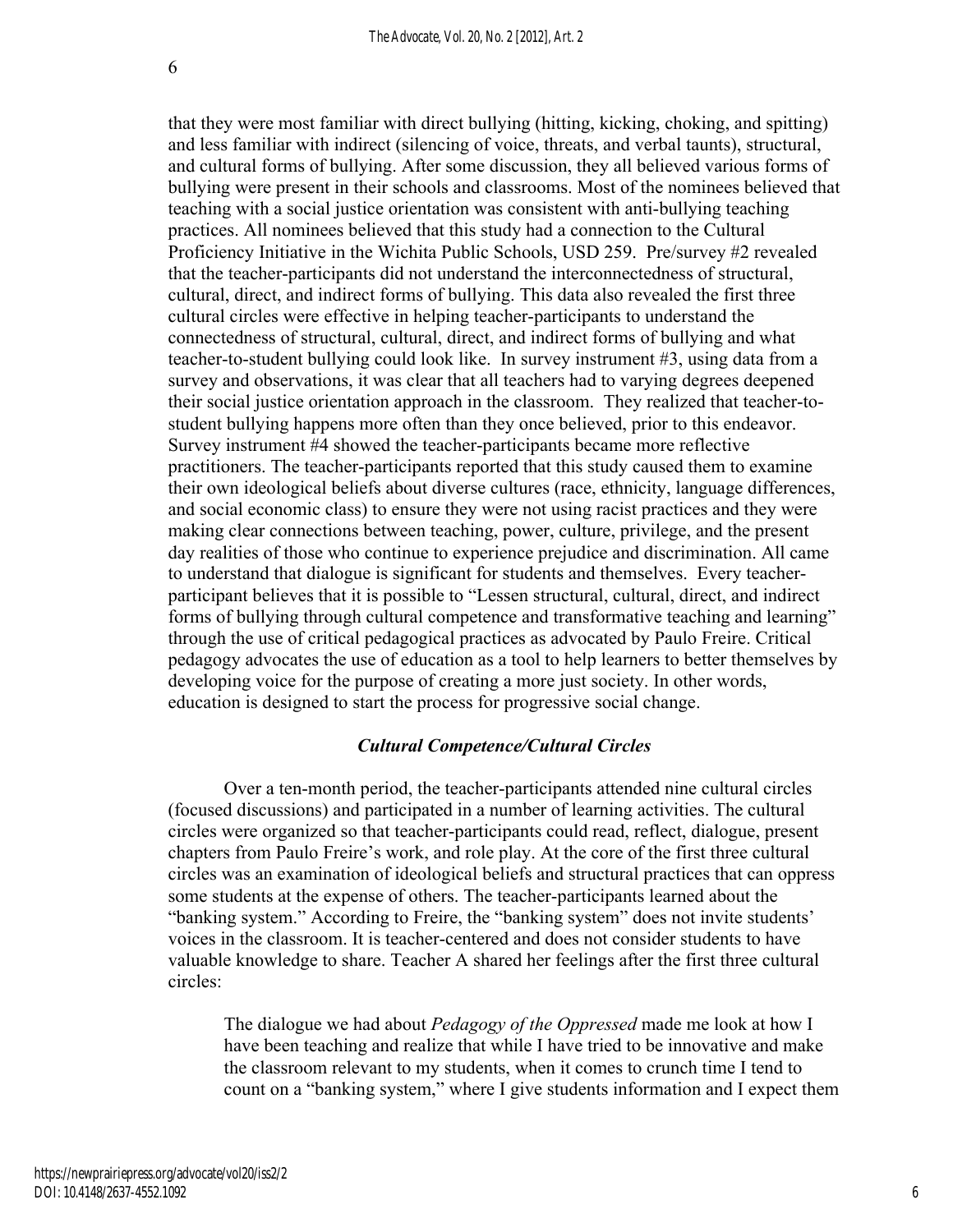to feed it back to me. I think one of the most beneficial parts of the first three circles was observing every teacher participant present the way their assigned "social justice" teacher taught a lesson. As I watched every presenter, I began to get ideas of how I could present different lessons, so students could dialogue and gain a greater appreciation for cultural differences, starting with their own.

Following the first three days of cultural circles, every teacher-participant was challenged to return to their classrooms and put into practice what they learned by transforming the content they were already teaching to include a critical lens, a deeper social justice orientation. The teacher-participants were given resources that were not limited to but inclusive of: *The Planning to Change the World: A Plan Book for Social Justice Teachers (2010-2011); Pedagogy of the Oppressed; Reinventing Paulo Freire: A Pedagogy of Love; Teaching Community: A Pedagogy of Hope;* and *Rethinking Schools, Vols. 1 & 2. During this year-long journey, teacher-participants were required to reflect* and post to the *Wichita Teacher Inquiry Group* website after every cultural circle and when classroom interactions provoked them to do so. Teacher P captured the essence of her experience after the first three cultural circles:

After the three days of circle time, I am reflecting that there will always be room for growth, and that I have been extremely optimistic. I was prepared to "learn solutions" to social justice inequities with the mindset that it was all student-tostudent based. The circle sessions have given me a wealth of opportunity to review my classroom and my own building, to look inward at areas open to professional growth on behalf of our own school staff, starting with myself. Fortunately, this does work within the philosophy and the "best practices," that have been implied by the Cultural Proficiency education and Parent Engagement team.

#### *Transformative Teaching and Learning/Observations*

The remaining cultural circles centralized putting a social justice orientation into action in the classroom. The teacher-participants presented social justice lessons to the Wichita Teacher Inquiry Group. The lessons were designed to teach curriculum from a popular cultural, issues-oriented perspective using critical pedagogical techniques. The lessons included narratives that have been historically marginalized in our society. The teacher-participants used literature that explained how children who are bullied in many instances grow up to bully others and get involved in criminal behavior. The teacherparticipants reported plans to include some of the approaches they learned from the work of Antonia Darder*, Reinventing Paulo Freire: A Pedagogy of Love*, in their classrooms. The approaches included "Sharing Circles" and the "Daily News." According to Darder (2002), "Sharing Circles" and the "Daily News" allow teachers to turn routine practices into critical dialogue. These activities allow teachers to get more deeply involved in their students' lives in order to help them address some of the inequalities they live with daily, especially bullying. Several teacher-participants reiterated that in order to help students to transform their lives it is imperative that they have the chance to give voice to their struggles. In the end, the teacher-participants encouraged each other to use teaching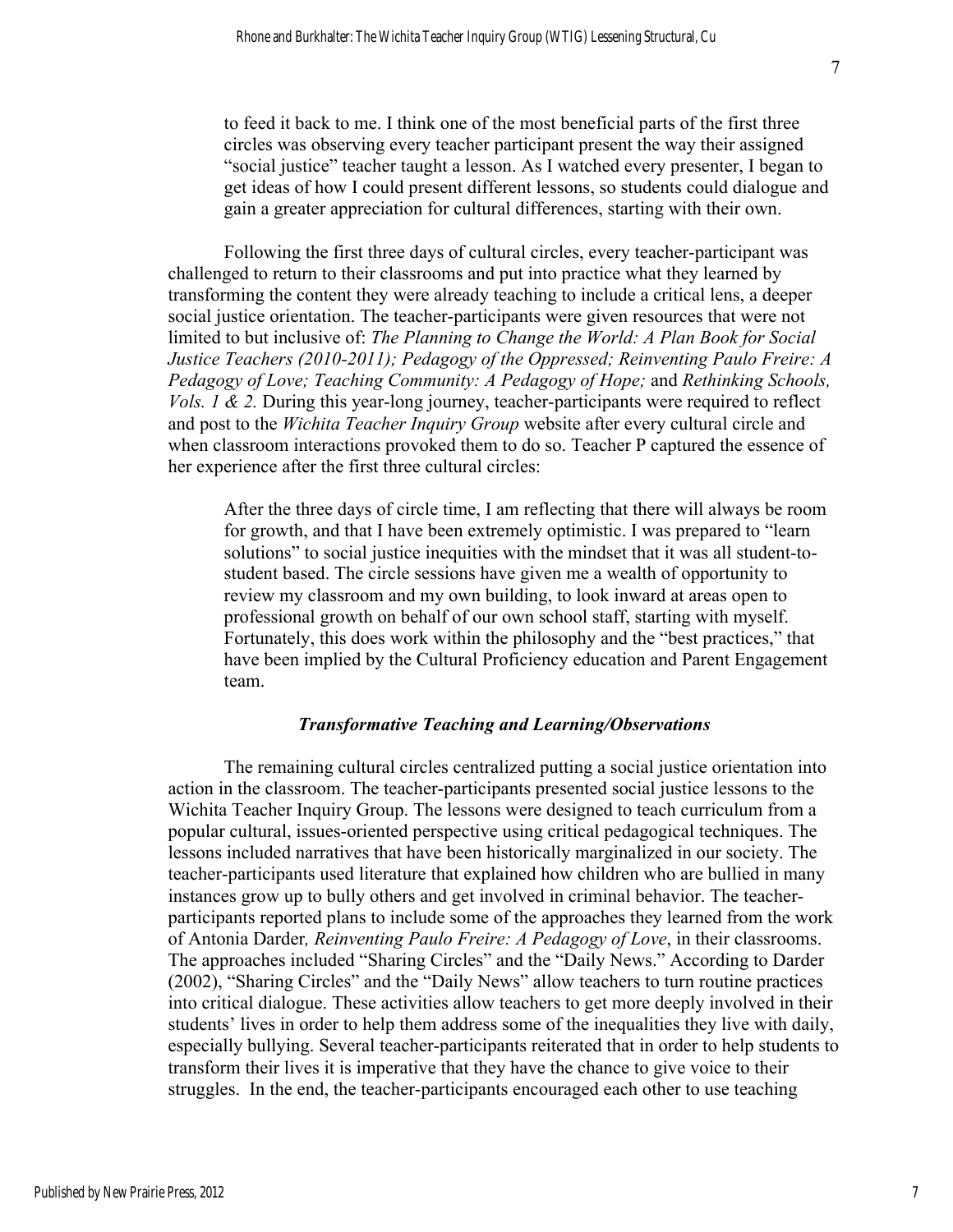materials from *Teaching Tolerance www.teachingtolerance.org; Rethinking Our Classrooms www.rethinkingourschools.org; Social Justice Plan Book www.justiceplanbook.com*; and weblinks from Critical Multicultural Pavilion http://www.edchange.org/multicultural.

During December 2010, every teacher-participant was videotaped in their individual classroom while teaching from a social justice orientation. The videotaping revealed that their lessons were engaging and exposed their students to various possibilities for addressing social injustices in their personal lives, communities, and at school. The lessons included classroom dialogue, giving every student a chance to share about his or her lived reality, in whole-class and small group settings. In addition, it included role-play that took the students back in time to take on the roles of freedom fighters who struggled for the right to vote. Instead of "pure" history lessons, students enacted social movements designed to move groups of people from the margins to the center in the American society. The  $5<sup>th</sup>$  grade students role-played the positions of perpetuator, victim and bystander in the bullying relationship in order to better understand how they are connected. In one class, the students were inspired to start an Anti-bullying Club. They voted to have their club meet once per week to discuss the injustices of bullying and why it is important to report it, if one is a victim and/or bystander. The Anti-bullying Club would include a website for students to dialogue anonymously. One teacher-participant began having town-hall meetings and formed class committees to address issues regarding those who enjoy privilege at the expense of others—injustice.

The six teacher-participants who participated in this study were nominated by their principals as being teachers who have over time demonstrated a commitment to teaching for social justice. Therefore, the teacher-participants came to the Wichita Teacher Inquiry Group with a commitment to teach for social justice, teach through a critical lens. Through their participation in this year-long endeavor, the teacher participants simply used the cultural circles and critical multicultural lessons (in and out of the classroom) to strengthen the skills they brought to this work. As they engaged in critical dialogue and taught critical multicultural lessons, it became evident that they felt strongly about using an anti-bias curriculum to address not avoid the issues that keep students, teachers, parents, administrators and other school community members divided. Though the teacher-participants believed that most schools worked to ensure that all children receive a quality education, this process is not "sanitized" from the construct of the derisive social categories of class, race, ethnicity, language, etc. (Freire and Macedo, 2005).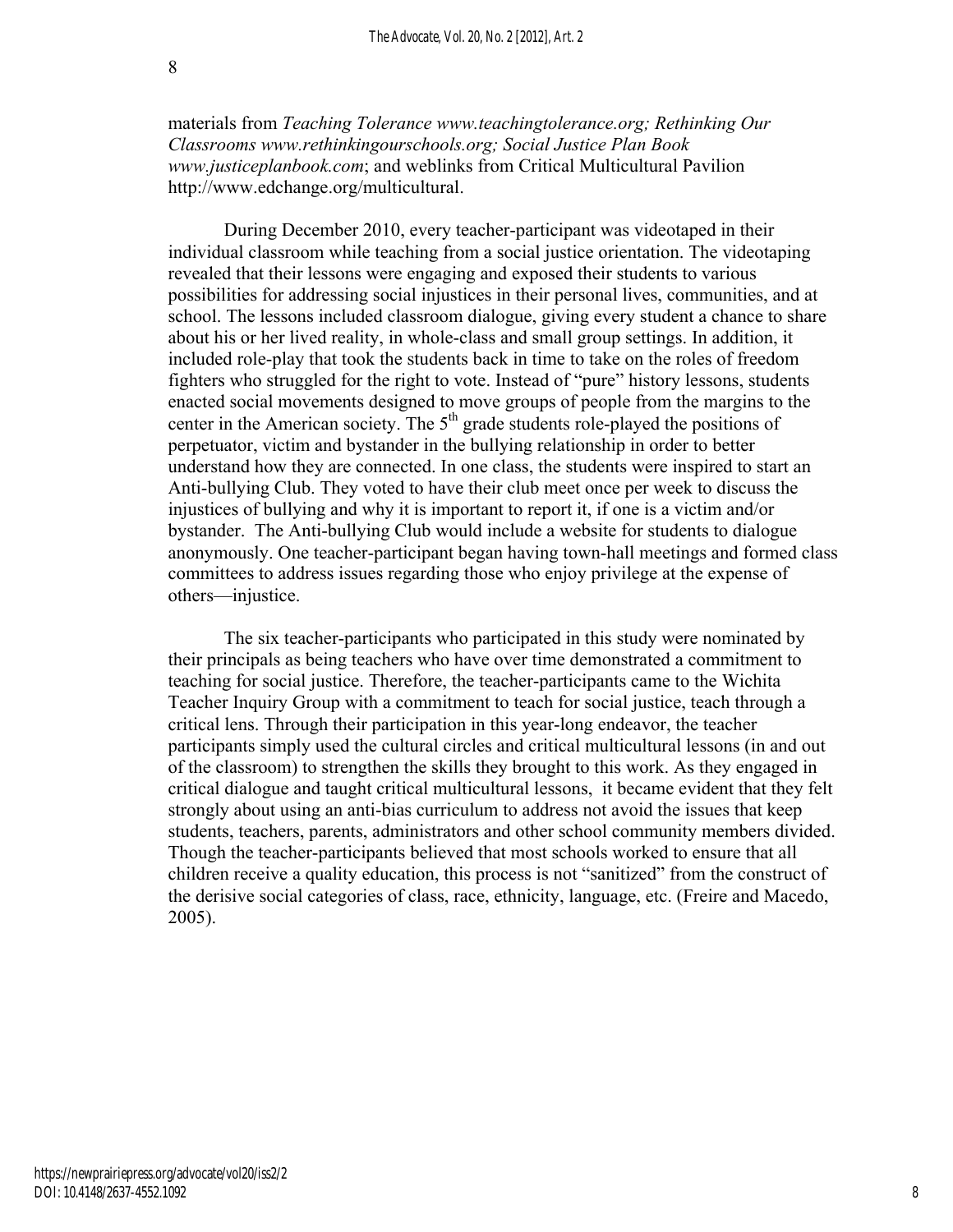This study was expected to allow those teachers who were very effective at teaching from a social justice orientation to share their teaching practices with those who had less experience. In the end, all social justice teachers, veteran and novice were expected to enhance their skills through this work. Future research should consider further investigation on how ideological beliefs, structural practices and cultural competence can perpetuate direct and indirect forms of bullying so that teacher education programs can address the issue of teacher bullying before teachers graduate with a license.

#### *Limitations*

We acknowledge that our original plan to organize at least two cultural circles for the parents of the students in the teacher-participants' classrooms to join us in this endeavor would not happen. Among the concerns was whether parents would feel that they were being told how to parent their children. In making the decision to proceed without the "parent-circles," we realized that we would be excluding a significant part of this endeavor. Paulo Freire believed that any effort made to transform classroom spaces to become more democratic should happen simultaneously with parents to ensure that children would have a like experience at home. If a like study is continued at another time, it will be imperative to include parents.

#### *Discussion*

Teaching for social justice means focusing on teachers' and students' activism regarding the social, economic, and institutional structures that maintain unearned privilege and disadvantage for particular racial, cultural, language, socioeconomic, and gender groups. In addition, teaching for social justice means facilitating learning in a way that acknowledges cultural and ethnic identity, using a culturally relevant approach to teaching and learning, and building social supports to help all students thrive in the classroom.

Bullying and being bullied is associated with health problems for children and adults. Children and adults who are bullied have adjustment problems including poor mental health and extreme violent behavior. Bullying behavior has long lasting effects for the victim, bystander and perpetuator.

#### *National Conference*

The Wichita Teacher Inquiry Group engaged a national audience in a dialogue about their year-long journey at the  $18<sup>th</sup>$  Annual Pedagogy and Theatre of the Oppressed Conference in Chicago, Illinois. The Pedagogy and Theatre of the Oppressed Conference is based upon the work of the late Paulo Freire and the late Augusto Boal.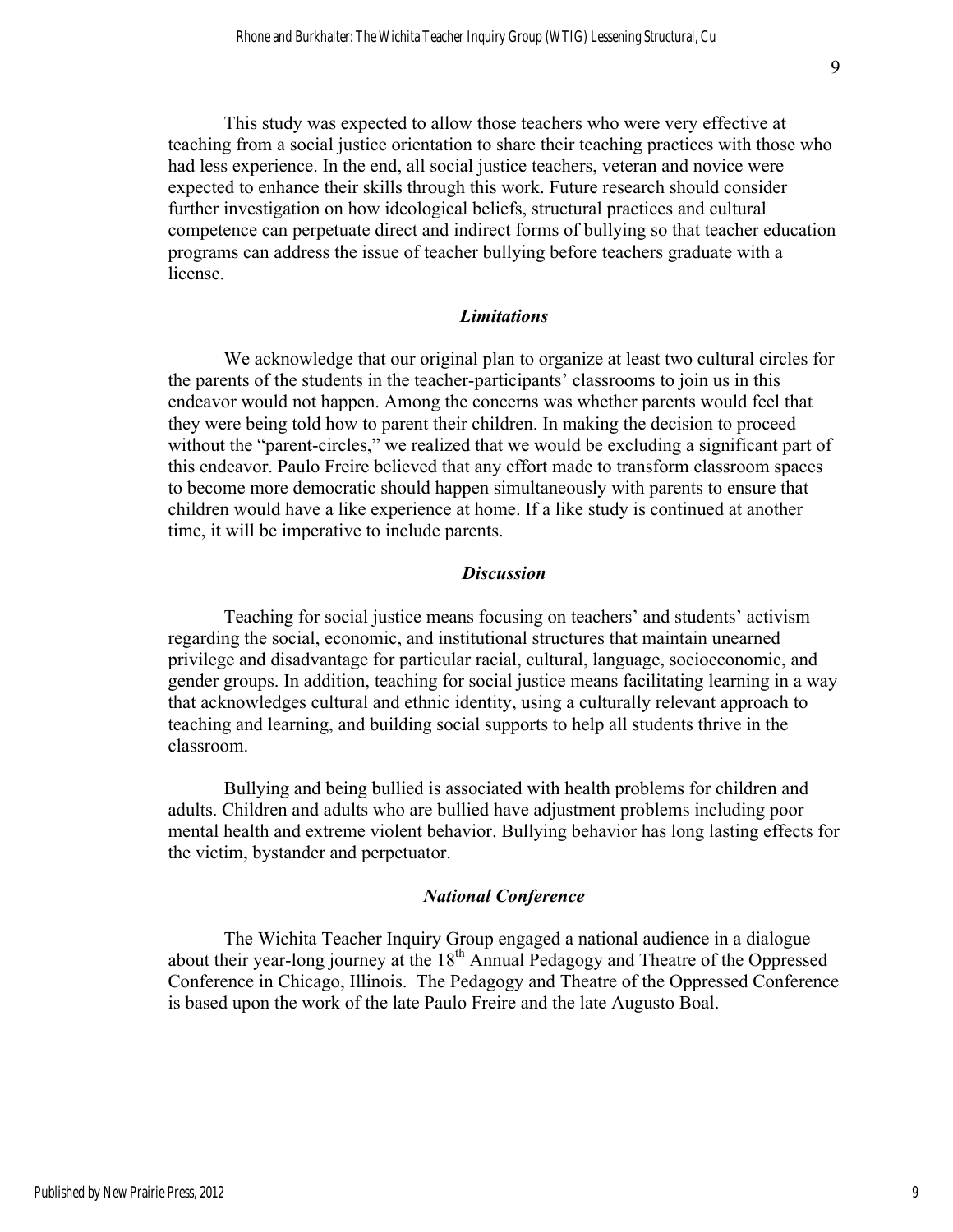#### *Resource*

This project is an extension of a dissertation study written by Linda Fae Rhone titled *School Bullying: A Freirean Perspective.* Rhone facilitates cultural circles (critical discussions) and workshops designed to help a school community guard against structural and cultural bullying and student-to-student and teacher-to-student bullying. Rhone can be reached at: lindarhone@cox.net or (316) 847-2921.

#### *Acknowledgement*

A grant from the Kansas Health Foundation and a grant from the Gerber Institute for Catholic Studies funded the *Wichita Teacher Inquiry Group*. The WTIG consisted of six  $5<sup>th</sup>$  grade teachers representing six schools in the Wichita Public Schools District. The six teacher-participants selected for this endeavor received graduate credit, professional development and (for some) an invitation to travel to the Pedagogy and Theatre of the Oppressed Conference in Chicago, Illinois.

#### *References*

- Archer, J., & Cole, S. (2005). Sex differences in aggressive behaviors. In R.E. Tremblay, W.W. Hartup, & J. Archer (Eds.), *Developmental Origins of Aggression* (pp. 425- 443). New York: Guilford Press.
- Berger, K. S. (2007). Update on bullying at school: Science forgotten? *Developmental Review, 27*, 90-126.
- Campbell, D. (2010). Reducing cultural bullying in schools. *Leadership for Educational and Organizational Advancement*.
- Coloroso, B. (2003). *The bully, the bullied, and the bystander: From preschool to high school—How parents and teachers can help break the cycle of violence.*  NewYork: Harper Resource.
- Cusher, K., McClelland, A., & Safford, P. (2009). Human Diversity in Education: An integrative Approach. Boston: McGraw Hill Higher Education.
- Darder. A. (2002). *Reinventing Paulo Freire: A pedagogy of love*. Boulder, CO: Westview Press.
- Eslea, M., & Rees, J. (2001). At what age are children most likely to be bullied at school? *Aggressive Behavior, 27,* 419-429.
- Espelage, D. L., Meban, S. E., & Swearer, S. M. (2004). Gender differences in bullying: Moving beyond mean level differences. In D.L. Espelage & S.M. Swearer (Eds.), *Bullying in American schools: A socio-ecological perspective on prevention and intervention* (pp. 15-35). Mahwah, NJ: Erlbaum.
- Freire, P. & Macedo, D. (2005*). Ideology matters*. Rowman & Littlefield.
- Freire, P. (1998). *Letters to Cristina: Reflections on my life and work*. New York: Routledge.
- Freire, P. (1993). *Pedagogy of the oppressed* (Rev. ed.). New York, NY: the Continuum Publishing.
- Gorski, P. (2008). What we're teaching teachers: An analysis of multicultural teacher education courses. http://www. EdChange.org